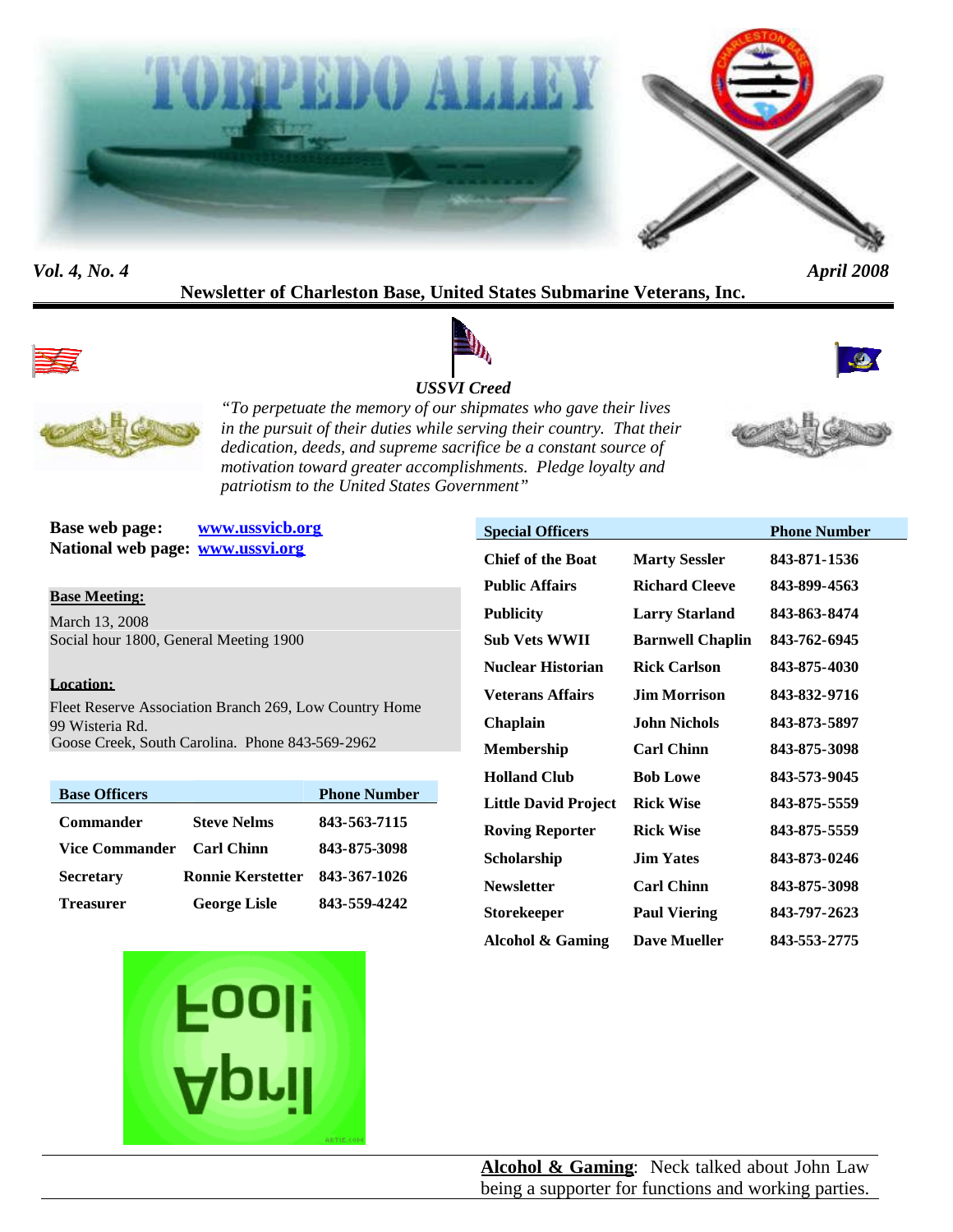### **Minutes of the March 2008 meeting**

Attendance for the March 13, 2008 meeting was 82

**Opening Ceremony:** Base Commander called the meeting to order. A Quorum was present and the meeting was commenced at 1900.

**Introductions**: New people were introduced; Benjamin McDonald, Bryant Kohut,, Frank Osburn, Guerry McIndosh (Royal Canadian Air Force). Welcome aboard.

**Secretary**: Secretary Ronnie Kerstetter asked for a motion to approve the meeting minutes from last month. A motion was made and seconded. Minutes approved.

**Treasurer:** George Lisle gave the treasurer's report.

**Storekeeper**: No report

**Chaplain**: February Report: Buddha had surgery on 20 February and everything went well. A card was sent wishing him a speedy recovery.

MSC(SS) John Law departed on Eternal Patrol this morning 24 Feb 2008. His funeral was held on 27 February with over 30 SUBVETS and a detail from the Fleet Reserve. The Fleet held their 2 Bell Ceremony at the beginning of the service. During the service, John's wife, Toshiko was presented with a framed Eternal Patrol Certificate, a SUBVET coin and a Silver Dolphin Shadow Box. The service concluded with the SUBVETS held their 2 Bell Ceremony and the folding and presentation of the American. I would like to thank each SUBVET who attended by asking them to stand and be recognized.

A special thanks also to Ronnie Kerstetter who helped the family get through the service and has been assisting the family.

Cards were sent to the Law family with our condolences.

A card was sent to Martha Archibald and the staff at Stuhr Funeral Home thanking them for all their help with John's service.

A card was sent to Trident Hospital CEO thanking their 7th floor hospital staff for their assistance with Mrs. Law until she was told. They went out of their way to make sure Toshiko was told compassionately about John's death.

The SUBVETS have received a card from the Law family thanking us for everything that was done for them.

Avery Lord was recognized by the town of Summerville and had one of their Fire Stations named for him on 3 March. Several of the SUBVETS attended. A card was also sent congratulating him on the honor.

John even asked how he could sell adds for the district convention when it was in Charleston. A bluegrass music lover, who traveled throughout the South to hear Bluegrass was the only thing that would keep John from Sub Vets events. He would drive his truck and stay overnight to avoid driving after drinking. He had no e-mail and would call neck when he when he was in town to asked about the social night menu. If we were having hotdogs John would ask what kind. He did not like Oscar Mayer wieners for some reason. John was from NY and lived in Givens. He especially liked Richard Sparger's fish stew. Sadly missed may he rest in peace. Thank you to the COB for the exhaust fan in the after battery. Promotions Richard Carlson has been promoted to the Alcohol Division Torpedo man Chief plus he gets a parking spot. Eat your heart out COB.

After battery to donate \$100 to Amberjack memorial toward lunches and drinks.

This Wednesday night social we will have cook your own steak. Social nights were averaging 22 now averaging 24. Aluminum cans - Buddha took the cans and got \$72. \$100 to Rodney McKanna from the after battery to help toward lunch following submarine day memorial service. Stop being a whiner; the reason that Ken Hutchison wins the depth charge drawing a lot is that he buys lots of tickets. The after battery is now in competition with the Woodlands and Carl Chinn our Vice Commander upgraded himself by wearing briefs manufactured in 1989 that had never been washed. Bill Roberts took 2 days to survey our tent needs and he concluded spray-painting the parts. He managed in the past to paint every pole with the same four paint colors. Sam's has the 10 x 10 easy up tents for \$150 each that don't take an army of men to erect. Motion was approved to get 10 new 10 x 10 easy up tents for future use. These can be put up by two people or 5 Nukes, parts don't detach and they will fit in the gas station.

**Chief of the Boat**: The 23rd annual World Grits festival will be held in St George on 12 April. We will pull the float. Float leaves the after battery at 0930, line-up at 1000, the parade starts at 1100.

Oyster Roast – Thank you Richard Sparger and all the set up and the 2 working parties to put away.

Submarine Day April 11 Memorial service at Patriots Point 1130 event being set up by Rodney McKanna. The Color Guard from the Nuke school will be there. It will include in invocation, tolling of the bells, speech. Lunch will be available at the Point Grill. The buffet is \$6.50 sign up tonight so that we can get a head count.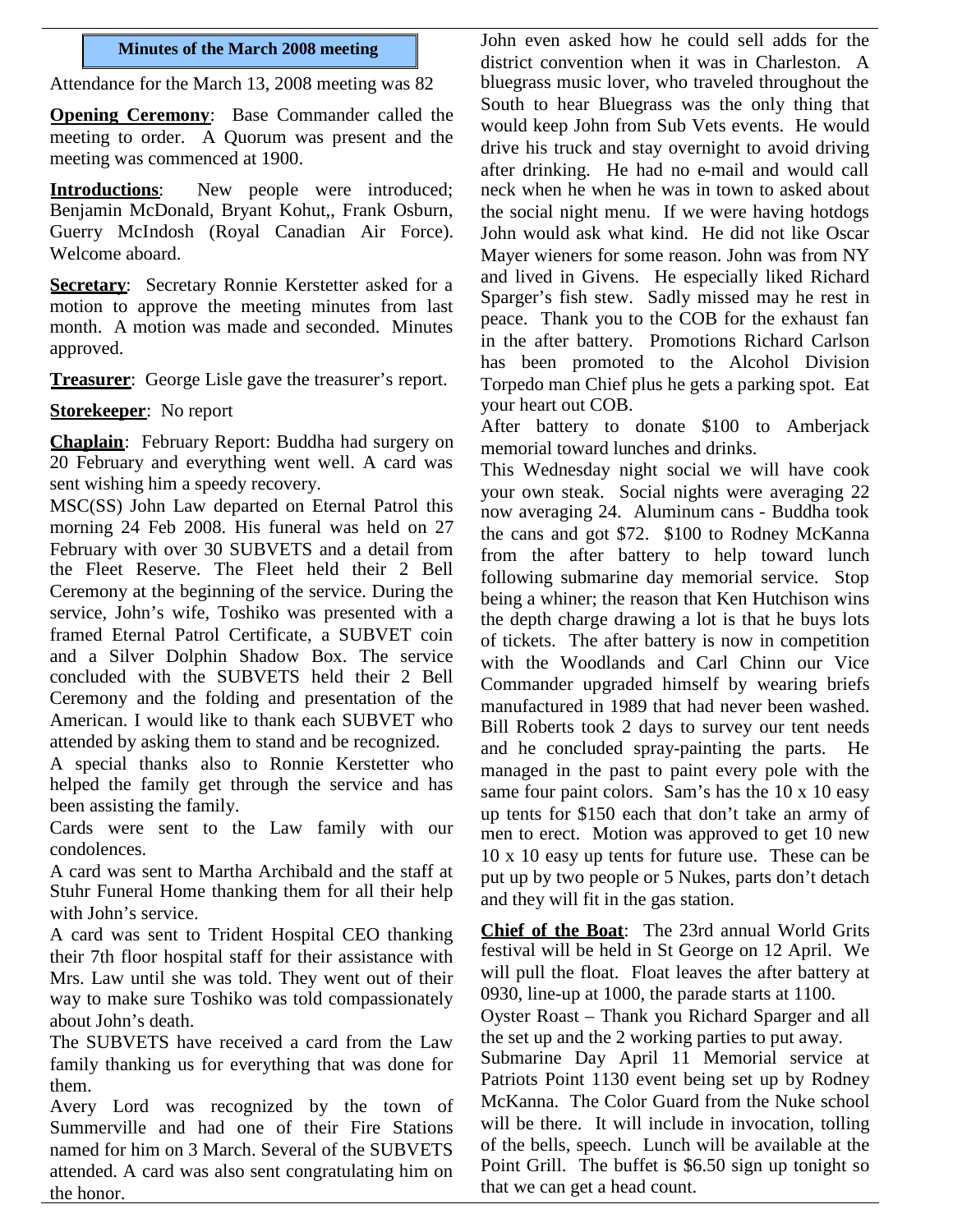Girad Coutu had a leg removed due to diabetes and is recovering at Trident Hospital room 721. Please keep him and his family in your prayers. A card was sent wishing Gerry a speedy recovery.

Jim Eckles has been released from rehab. We've been warned by Sue that he is on the loose again.

David Hixson, Sr., a dolphin wearer but not a base member passed away on March 5th. The base sent a card of condolence to his wife and family.

Bill Roberts' wife, Becky, had surgery to remove a large mass in her abdomen on March 10th and was released today. She is doing well and had a good report that the mass was benign.

Bob Chinn is having leg problems.

Nick read a thank you card from the Law family. John's remains were buried at sea.

Jim Keller sent us an email indicating he has received a clean bill of health. It was so good I feel I should read it to all of you:

"To quote Edward R. Murrow (for those who remember who he was) "There's good news, tonight". Late in the afternoon on Tuesday 03/12/08, I had another follow up (internal) exam which was done by my Kidney / Bladder specialist / surgeon. After inserting what appeared to be a ONE INCH (in diameter) pipe through the only orifice that would allow entry into the Bladder and Kidney, and after about ten minutes of twisting and maneuvering so he could see through it, he declared that I was indeed "clean and clear'" of any new types of cancer(s).

He has given his blessing and nod of approval for us to go to New York in early May and stay for the entire Summer. He does however, want me to return for another internal "look see" on June 17th. I assured him that I could accommodate this condition.

It sure looks like the myriads of prayers, coming in from ALL directions has had a favorable influence on the Man Upstairs.

I thought I'd share the good news with Y'all"

If you know of shipmates or spouses from other bases who are having a difficult time, had surgery, etc. and would like for USSVI Charleston Base to send them a card please send their name and address to the Chaplain via email or phone call..

**Scholarship**: Jim Yates was not present. Carl Chinn said that we have a lot of money to give out. Applications have been sent out to schools in the area. Challenge coins are being sold by the base to support the scholarship fund.

## **Public Affairs**: No report

**Sub Vets WWII**: Sy Maybie invited everyone to the next Swamp Fox Chapter meeting at Ryan's Family Steak House 1314 North Main Street in Summerville Float is in Savannah for St. Patrick's Day parade along with 6 to 8 base members representing Charleston Base.

Upcoming District 4/6 convention to be held in Kings Bay. Dates are Wednesday April 24 – Saturday April 26, 2008. Registrations for the boat tours must be in by April 1st to get your name on the base access list. The convention will be held at the Ramada off I-95 and Georgia Exit 3. Registration fee is \$30 (this will include some food). Room rates are \$49 a night, nightly entertainment, boat tours, BBQ, shrimp boil, banquet, submarine museum/swamp tours are planned. The memorial service will be held outside of the St. Mary's submarine museum along the water front.

Mike Kay is looking for an ET or electrician mate to work for comings Diesel outfitting test rigs, wiring motors, pulling wire. See Mike after the meeting for contact information. Mike will be gone to Florida temporary.

The American Submariner magazine has a nice article about the Charleston Base.

The chaplain did one great job with the memorial service for John Law without knowing who John was.

April 15 and 16 Little David working party at the park in Moncks Corner.

## **Base Commander**: Buddha discussed the following items:

Annual base elections. Charleston Base officers are elected at the regular meeting in May each year. If you desire to run or have a nomination for one of these positions: Commander, Vice-Commander, Treasurer or Secretary, please get your nomination to Stan Standrich soon so your name will be on the ballot. The present base officers will not be around forever and someone needs to step up.

Holland Club proposed changes are getting heard, it will take several months to play out, but the majority of sailors are in favor of the change. Ken Sewell who wrote Red Star Rogue (the untold story of a soviet submarine's nuclear strike attempt on the U.S.) has a new book out called All Hands Down about the soviet attack on the USS Scorpion. We are trying to get Ken back at the May meeting. He will be telling about this story and selling books.

We would like to take the float and the cooker to the VA home in Walterboro to serve the Victory House guests a meal and provide entertainment. New Fire Station on Sheep Island Road was named after retired fire chief Avery Lord in dedication service attended by several vets.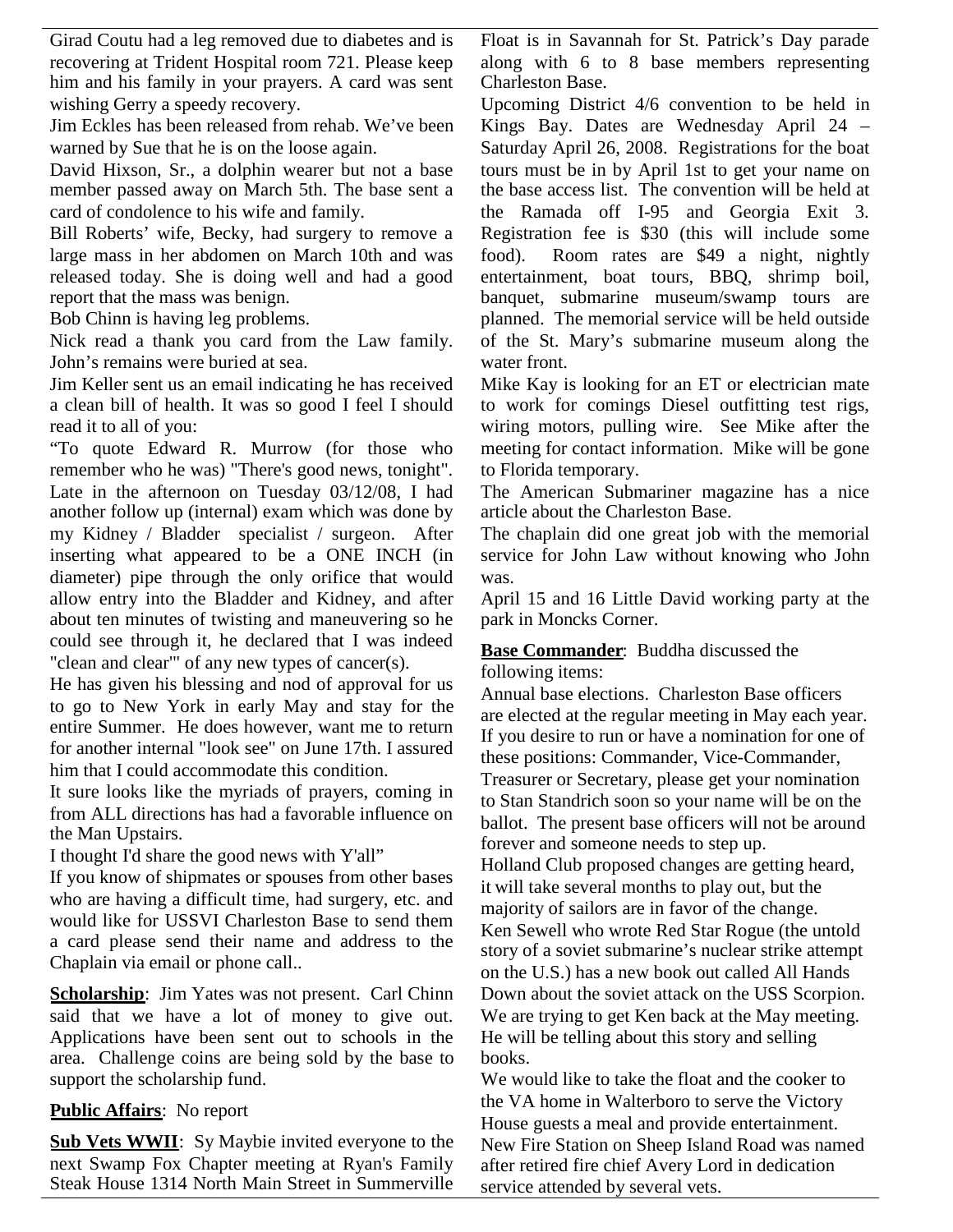on the 3rd Thursday in April, at 1200 (noon). Amberjack memorial Saturday March 22nd @ 1100 at White Point Garden downtown Charleston at the Battery.

**Veteran's Affairs**: Jim Morrison is our new VA contact but was not here tonight. Nick discussed passport fees going up, VA enrollment fees Burial at sea benefit, a new pass point card for travel between Canada and the Caribbean islands. Need to organize paperwork in the right place. Details and other information on the VA web link.

**Hunley Memorial Service**: Charlie Rook discussed the annual H.L. Hunley memorial service to be held on Sunday February 17, 2008 @ 1900 hours. The Confederate Trust committee invites CB Sub Vets and WWII submarine veterans to attend a memorial service honoring the 8 man crew lost on the confederate submarine H.L. Hunley along with the 5 crewmen lost on the USS Housatonic during the night of February 17, 1864. The service will be held at the Sunrise Presbyterian Church on Sullivans Island. Please make an effort to be there and bring your wives, girlfriends and children.

**District Commander:** Jerry was not present

**Vice Commander Report**: No report

**Fleet Reserve:** No report

**Holland Club**: Bobby Lowe said that all boat sailors qualified in 1958 will get their certificates on April 10th. The Holland Club proposed change is getting more attention. Carl Chinn is getting some 30 emails a day.

## **Membership**: 288 members

**Little David:** Working party tentatively set up for April 15 and 16 for prep and painting at Santee Canal Park in Moncks Corner.

**Newsletter:** No report

Buddha talked about finding John Law at his place. Buddha said that he would like to have more of the kind of support that John displayed, always there to help out. Sub Vets had 7 pews filled up and only 6 family members that attended service.

**Nuclear Historian**: Rick Carlson discussed the lady in the news stuck to the toilet seat for several years. Rick told a story of the St Patrick's Day Brewery story and falling into a vat of beer and drowned.

**Old Business**: Taking nominations for Base Officers election in May. Give all nominations to Stan Standrich.

**New Business**: Rodney McKanna talked about Submarine Day events that will take place on Friday 11 April, at the Cold War Memorial in Mt. Pleasant 1000-1200 with the ceremony @ 1130. Lunch buffet will follow at Point Grill at the Shrine Club. Motion was made, seconded, and approved for CB to pay cost of meals for the Chaplin and the Color Guard from the Nuke school.

Motion approved to contribute \$200 to Good Neighbor Center for homeless Veterans.

Oyster cookers-we now borrow or rent the cookers for our roasts, would like to buy our own stainless steel cookers. If anyone knows a means to gets them see Richard Sparger.

May 10th base picnic.

**Good Of The Order**: The depth charge drawing was held. The winner was Bill Roup. Bill gave \$100 back to Sub Vets scholarship fund. Dave Rein had a new hair cut. Jim Eckles was given hymn salute. Carl Chinn has a web link of Julian Villegas as a little guy and will send to any who want to see it

The Base Commander adjourned meeting at 2000.

**\*\* End of the minutes for March 2008 \*\***



*"Don't tell mom I'm a submariner, she thinks I play piano in a whorehouse."*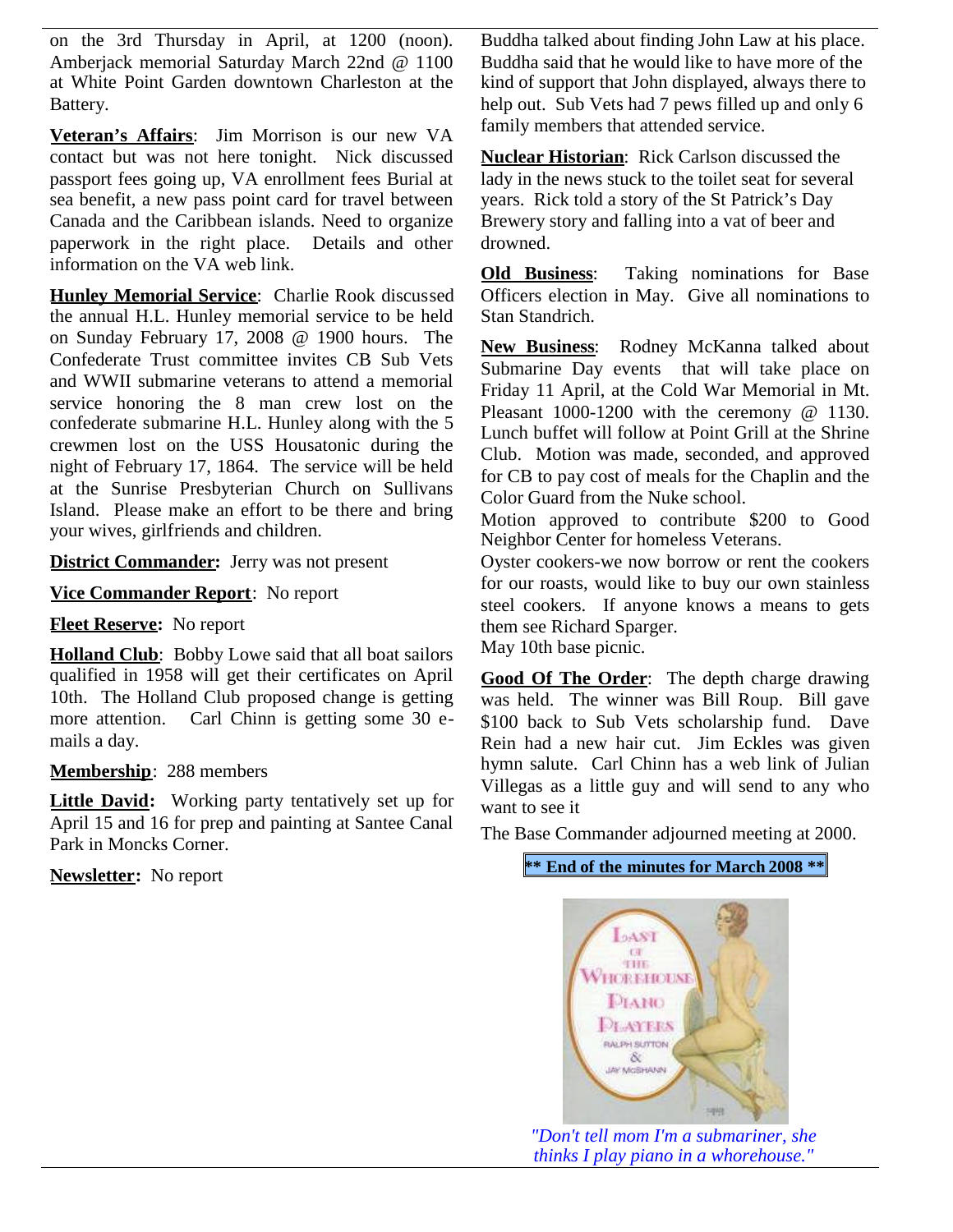|              | April Birthdays! |               |          |  |
|--------------|------------------|---------------|----------|--|
| Attaway      | Carlson          | Cochrane      | Comp     |  |
| Detwiler     | Erickson         | Giannetto     | Gibson   |  |
| Hill         | Hyatt            | Little        | McDonald |  |
| <b>Naert</b> | <b>Nettles</b>   | Oser          | Pepper   |  |
| Shoesmith    | Slattery         | Smith, Marvin | Sparger  |  |
| Vacher       | Vlam             | Walsh         | Wood, D  |  |



## **Need a Ride to the Meetings?**

If you need help getting to a meeting please let The COB or Carl Chinn know. We should be able to arrange for someone to pick you up and take you home.



- April 10 Monthly meeting
- April 11 Submarine Day Memorial Service at Cold War Memorial 1230, lunch afterwards. Cost about \$6.50 per head
- April 12 St. George Grits Festival Parade line-up at 1000; starts at 1100
- April 15 Little David working party to prep
- April 16 Little David working party to paint
- April 17 WWII lunch at Ryan's 1200
- April 23-26 D4/D6 Convention at Kings Bay

FYI – May 10 Picnic at the After Battery Bring side dish or dessert plus lawn chairs \$5.00 per head

#### **Bump Keys**

The most popular locking mechanism in the world utilizes the pin tumbler design, first developed 4000 years ago in Egypt and then rediscovered and perfected a century and a half ago by Linus Yale. There are billions of these locks in the world and they come in all sizes, configurations, and security ratings.

#### **April Submarines Lost:**

| <b>USS Pickerel</b>  | SS 177         | April 3, 1943  |
|----------------------|----------------|----------------|
| <b>USS</b> Grenadier | SS 210         | April 22, 1943 |
| <b>USS Snook</b>     | SS 279         | April 8, 1945  |
| <b>USS</b> Thresher  | <b>SSN 593</b> | April 10, 1963 |



#### **Grit Festival Parade**



Charleston Base will participate in the annual World Grits Festival Parade on April 14, in St. George. Parade will start at 1100. Line up is at 1000 on Highway 15, far side of town. The float will leave the After Battery at 0930. We need some guys at the line up site when the float arrives to assist in the rigging. Come out and enjoy riding on the float! If you are really adventurous, you can even ride the float to St. George, with Buddha pulling!

## **From District Commander**

The combined District 4/6 Convention will be held in King's Bay, Georgia from April 23rd to 26th. Hotel Rooms are still available and currently only a handful of Charleston Members are attending. Sometimes, I wonder, "Who would I know there and would I have a very good time"? Well, the last couple conventions have been great events. This convention is shaping up to be the same. If you have never attended, I am positive each shipmate would have interesting stories to tell and interesting people to listen to. The food is great, including all the other activities. Call me if you need an application at 871-9533. Boat Tours are filling up and may not be available at this printing. If not, come anyway!

The USSVI Anniversary to be held in Groton, Connecticut, SUBVETS Anniversary Celebration will be held in Groton CT. There are still have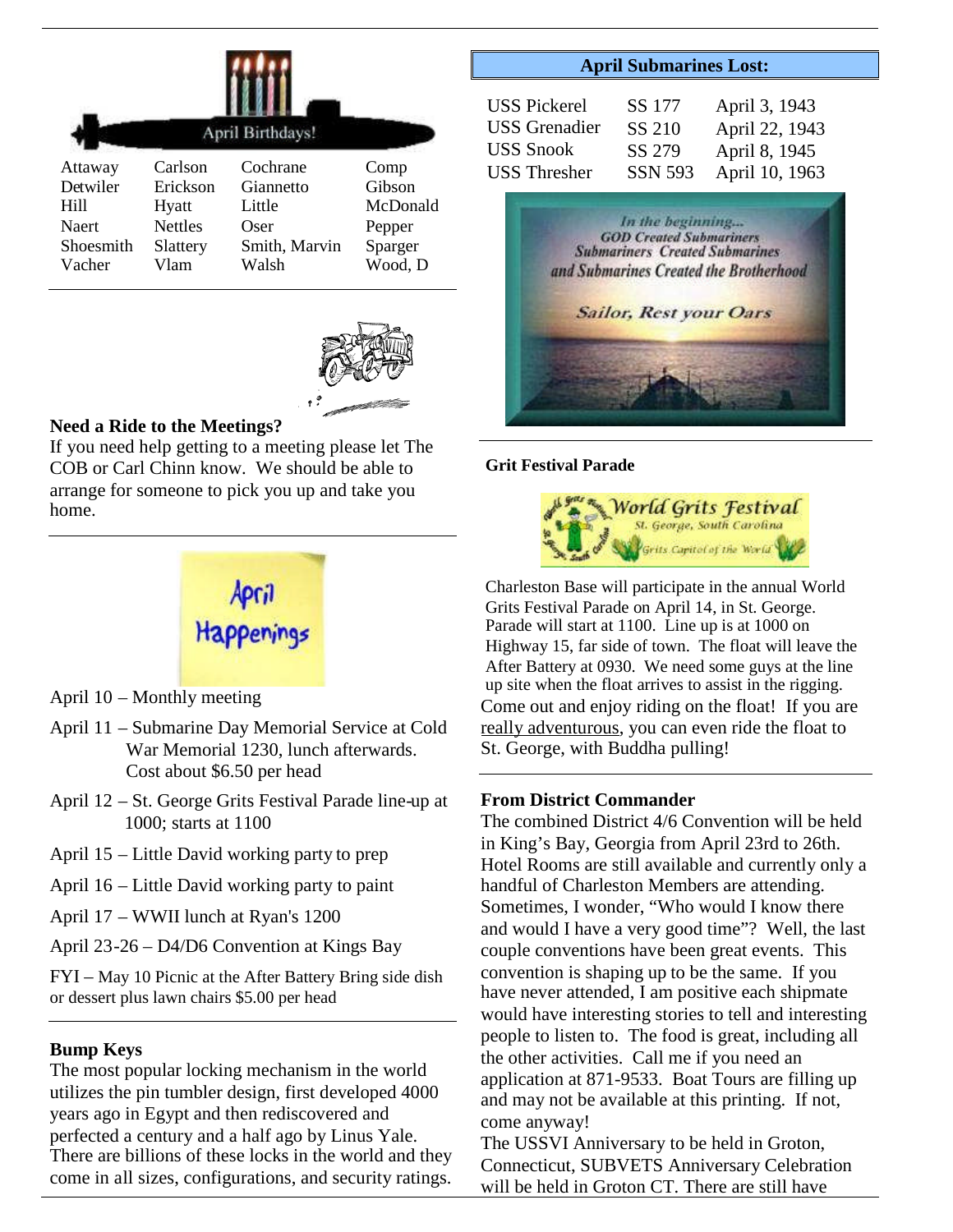Some are secure; most are not, and even some high security rated cylinders can be easily compromised. All that is required to open many types of pin tumbler cylinders -- the kind of lock that probably keeps the bad guys out of your home -- is a bump key and a tool for creating a bit of force. While many people have never heard of "bump keys," authorities say these modified versions of ordinary keys first gained popularity in Europe and are spreading rapidly through Internet "how-to" videos that illustrate how easily doors can be opened though "lock bumping." Any regular key can be cut to its deepest depth to become a bump key. When a bump key is inserted into a lock and tapped with a mallet, kinetic energy is transferred through the pins in the locking mechanism, causing the pins to momentarily move so the lock can be turned. While bump keys are nothing new, they have – until recently – been generally unavailable to the public. Most reputable locksmiths will not make them or sell them to anyone. But the Internet has changed that. Now bump keys are being sold online for as little as \$3.25. Videos demonstrate how to use them to quickly and easily breach locks and in some cases how to make them he keys yourself. One such video can be viewed at http://www.youtube.com/watch?v=pwTVBWCijEQ. At http://www.engadget.com/2006/08/24/thelockdown-locked-but-not-secure-part-i/can be found additional info on Bump keys and illustrations on how tumbler style locks work. Bottom line if your home access doors have tumbler pin locks (which most do) they can be opened by anyone who has knowledge of this. Bump-resistant locks are available on the market but they come with high price tag.

## **SBP SSA OFFSET UPDATE 10**

The phase-out of the Social Security Offset (SSO) for Survivor Benefit Plan (SBP) annuitants is almost complete. Currently, beneficiaries receive 50% of their deceased spouse's SBP annuity base amount. The fact that the SBP payout is 50% instead of the full 55% is the SSO. There is no reduction in your Social Security amount. Starting APR 08 all survivors will receive the full 55% of their late military retiree's pay covered by SBP and the SSO will be completely phased out. The increased benefit is automatic for everyone — no applications or requests are required.

many slots open for the Return to Submarine School and Boat Tours as well as the Golf Tournament and grand Banquet. If you want more information about these events for the Anniversary Celebration,

## http://subvetsgroton.org/Base%20Documents/Anni versary\_Registration\_2008.doc

The Southern Regional Sub Vets WWII to be held in Crystal City, Florida from May 6th to 8th. I will be attending the Eastern Region Conference in Norfolk, Virginia from May 23rd to 25th.

Enjoy the spring weather here in the Low Country. Jerry Stout, District Commander

## **VIETNAM MEMORIAL WALL UPDATE 01**

The National Archives is joining with a Web site to make historical records of tens of thousands of deceased Vietnam War veterans available electronically for the first time. The interactive site is a Web re-creation of the Vietnam Veterans Memorial on the National Mall. The site allows access to thousands of pages of casualty records and agency photos. People can search by name, hometown, birth date, tour date, or dozens of other categories. Such information now is typically found only at National Archives locations, including the headquarters in College Park MD, and by poring through files organized by topic. That makes searches a hit-or-miss proposition with long odds of finding relevant information, the agency said. At http://.footnote.com/thewall &

http://www.youtube.com/watch?v=scwMAgCLdkscan be found a short video about how one veteran found a fallen friend on The Wall using this site and information on how to add your own tribute to anyone listed on the wall that you know.

Hundreds of veterans visit the central research room each year ''to examine the documents that may enable them to establish their rights, and, just as with the wall, to honor, remember and appreciate,'' said Allen Weinstein, archivist of the United States. ''And historians increasingly turn to these essential records to explain the significance of the Vietnam conflict in American history. The site will help 'provide evergreater access to our critical holdings on this subject,'' he said. The interactive wall allows people to post photographs they may have of a deceased veteran and to make comments. There is currently no charge for Vietnam War information; the company is deciding whether to charge fees for some of the 50,000 National Archives photos now digitized. The goal is to tell the stories behind the more than 58,000-plus names on the wall' polished black granite, with information such as specialty, rank, posthumous decorations, regiment, cause of death and whether the body was recovered, the company said. Veterans advocacy groups praised the move as a good way to promote public awareness of the contributions of those who served in Vietnam. But some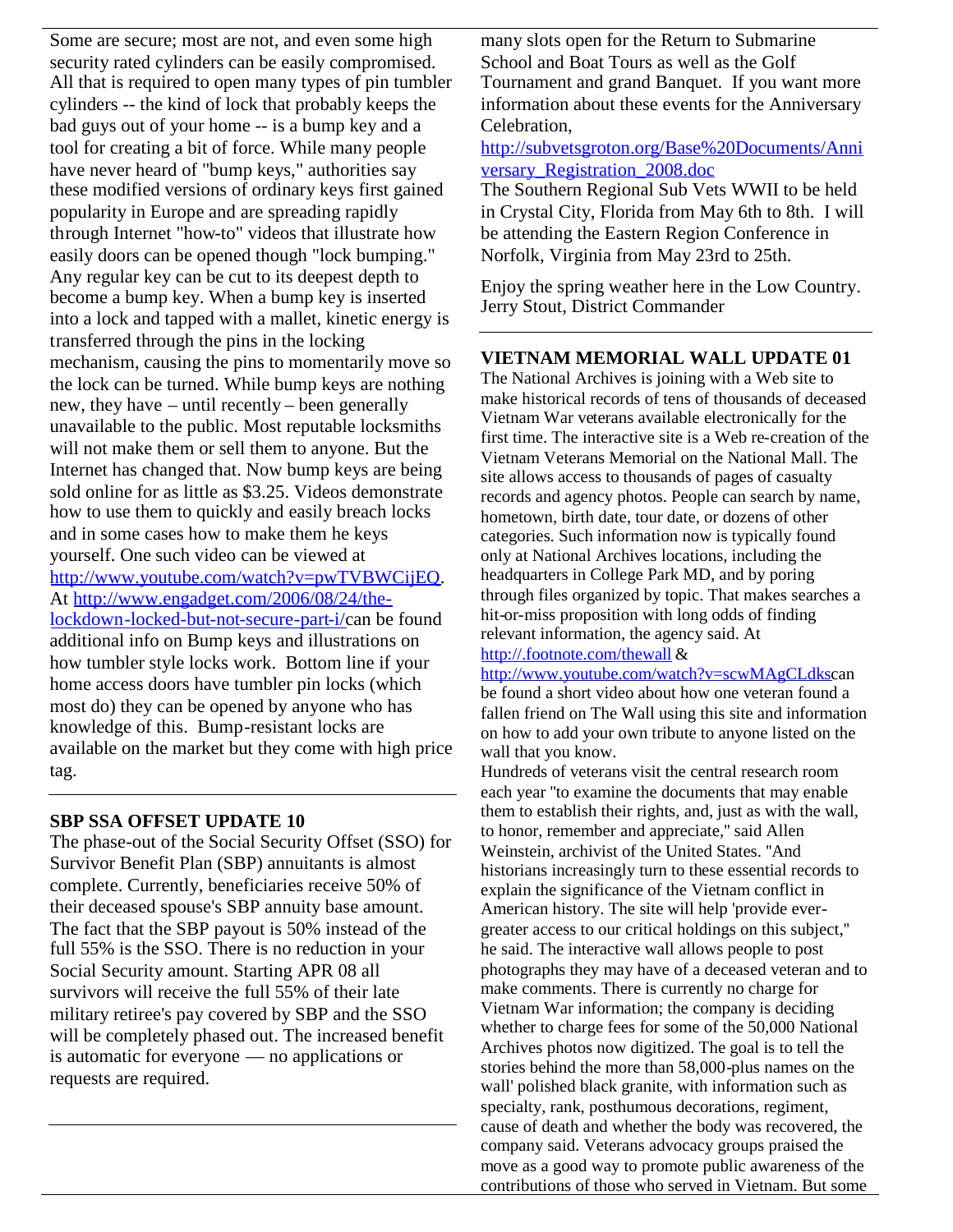## **TRICARE USER FEE UPDATE 24**

Bush administration officials again have saddled Congress with an under funded military health care budget by projecting \$1.2 billion in savings they know will not be realized, say critics on Capitol Hill. Part of the false savings, for a third straight year, is tied to the unlikely scenario that Congress will enact administration plans to raise fees, co-payments and deductibles for military retirees. Key lawmakers say that won't happen. But what irritates lawmakers more is that, even if they did embrace the higher fees recommended by a Department of Defense's Task Force, and penciled into Bush's fiscal 2009 defense budget, the actual savings realized wouldn't come close to matching the number that the administration projects. Most of the \$1.2 billion in assumed savings swing on the notion that if fees, co-pays and deductibles are raised for retirees, tens of thousands of users of Tricare will drop the military benefit and switch to alternative health insurance offered by second-career employers. That scenario defies logic, however, as even the co-chair of DOD's task force on military health care bluntly stated during a 12 MAR hearing of the House armed services' military personnel subcommittee. "With all due respect to the department, there's nothing they're going to do which is going to make TRICARE more expensive than what goes on in the private sector," said Dr. Gail Wilensky, a prominent healthcare economist. "I know they have used that argument. I don't know what they're thinking."

Rep. John McHugh of New York, ranking Republican on the subcommittee, noted that the false savings built into the '09 budget will be harder for the armed services committees to overcome this year because the House Budget resolution, which opposes the TRICARE fee increases, does not add funding to restore DOD's assumed savings. McHugh vowed that the money will be found. McHugh and Rep. Walter Jones, R-N.C., suggested that Congress won't allow fee increases unless they are endorsed by service associations who lobby lawmakers on behalf of beneficiaries. But Dr. Ward Casscells, the assistant secretary of defense for health affairs who testified with Wilensky, said association leaders have told him they are "willing to see a gradual increase in TRICARE fees, co-pays and deductibles as long as it's not more than within the private sector. Because they don't want to rob theater care to address the rising cost of retiree care. McHugh was incredulous over that input and told Casscells, "If you could get any of that in writing, I would love to see it." Representatives of The Military Coalition, an umbrella group that include scores of service

said they would like to see the effort expanded to provide electronic access of records for living Vietnam veterans. Many of them must go through a lengthy process of searching for records at the Archives and elsewhere to establish a disability claim with the government.

#### **VIETNAM MEMORIAL WALL UPDATE 01**:

Footnote and the National Archives held a press conference 26 MAR in Washington, D.C. to unveil a new interactive online Vietnam War Memorial. This Footnote project features the largest photo of The Wall on the Internet (at full size, the photo on Footnote is about 460 feet wide). The project has been several months in the making and provides an interactive experience for locating the 58,320 names on The Wall as well as service record and casualty report information for each serviceman listed. Viewers can also upload photos and create tributes connected to any name on The Wall. There is no charge for Vietnam War information; the company is deciding whether to charge fees for some of the 50,000 National Archives photos now digitized and available on their site. At www.footnote.com/thewall &

http://www.youtube.com/watch?v=scwMAgCLdkscan be found a short video about how one veteran found a fallen friend on The Wall via the internet and information on how to add your own tribute to anyone listed on the wall that you know. Users can browse by name, enlistment type, service, and/or hometown to locate those who died as a result of Nam service. The online Military data is based on information supplied from The National Archives.

## **HEALTH CARE MYTHS**

Fictions don't become facts through repetition. Keep that in mind next time you hear a politician breathlessly decry the horrors of the American health-care system and then explain how he/she intends to fix it. Some of the most popular talking points in the health-care debate pass as the gospel truth simply because, well, they're popular — not because they're true. Granted, statistics and surveys can substantiate most anything you want them to just by the way you ask the question or collect the information. However, the following five items you should take with a grain of salt the next time they are discussed:

(1) Forty-seven million Americans do not have health insurance. This figure comes from the U.S. Census Bureau. What most people don't know, however, is that the Bureau counts anyone who went without health insurance during any part of the previous year as "uninsured." So if you weren't covered for just one day in 2007, you're one of the 47 million. That also includes 10.2 million illegal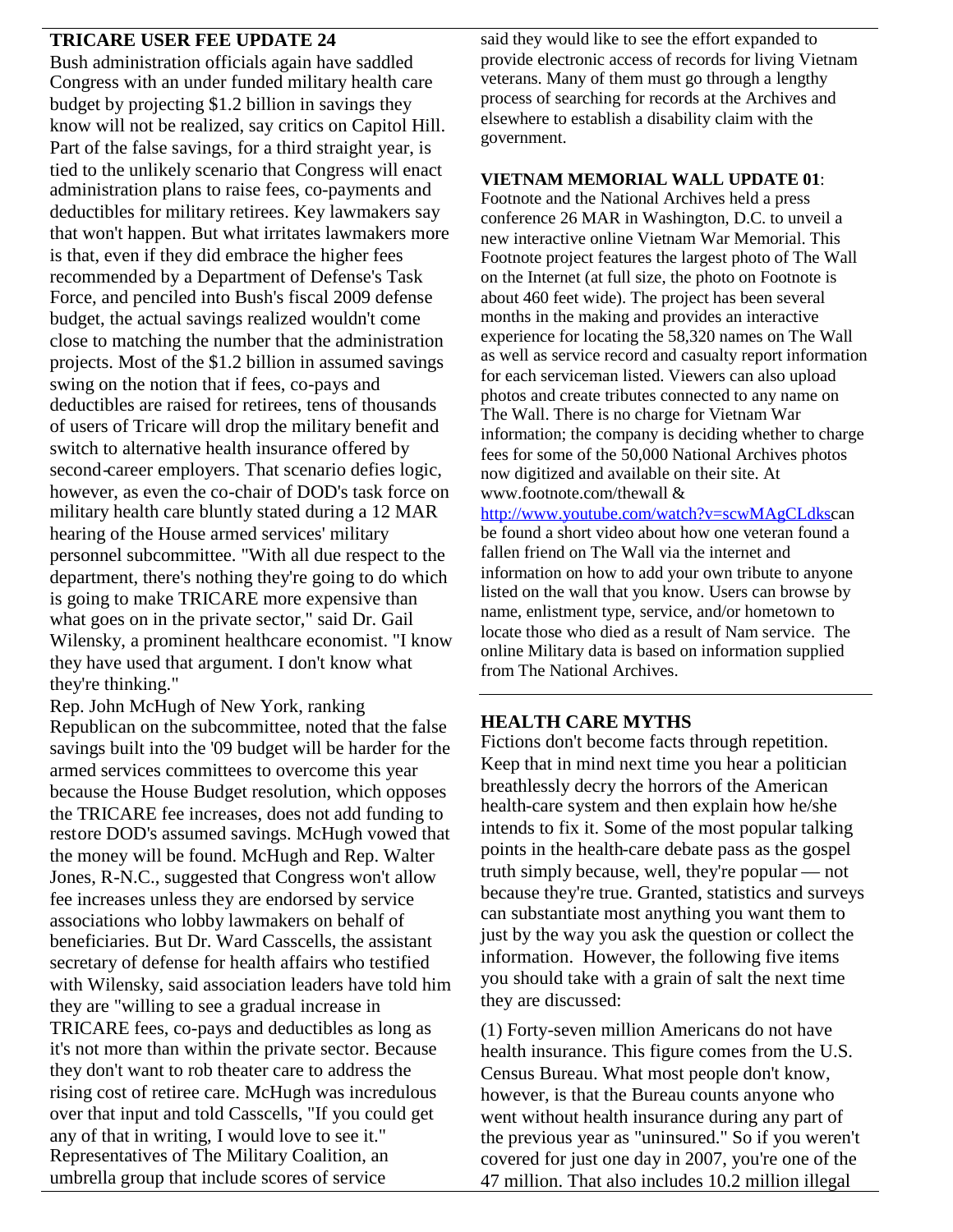associations and veteran organizations, have testified previously that it is unfair for DOD officials to keep fees flat for more than a decade and then try to double or triple them in a few years. The coalition wants Congress to establish principles regarding military health benefits to protect their value from the whims of politicians and policymakers, and to establish limits on future beneficiary cost increases. For example, fees increases for retirees and survivor beneficiaries in any given year should not exceed the percentage increase in retired pay or survivor compensation, the coalition maintains. The coalition opposes the level of fee increases sought by the administration and specifically objects to imposing new enrollment fees on users of TRICARE Standard and TRICARE for Life. It also opposes "tiering" of fees and co-payments based on rank at retirement or level of retired pay. The coalition argues that retirees paid large "up-front premiums" for their health care coverage through a career of arduous service.

## **VA DENTAL TREATMENT UPDATE 01**

Outpatient dental benefits are provided by the Department of Veterans Affairs according to law. In some instances, VA may provide extensive dental care, while in other cases treatment may be limited. Veterans are eligible for outpatient dental treatment if they are determined by VA to meet one of the following criteria:

- Those having a service-connected compensable dental disability or condition are eligible for any needed dental care.
- Those who were prisoners of war (POWs) and those whose service-connected disabilities have been rated at 100% or who are receiving the 100% rate by reason of individual unemployability are eligible for any needed dental care.
- Those who are participating in a VA vocational rehabilitation program under 38 U.S.C. chapter 31 are eligible for dental care necessary to:

1.) Enter into a rehabilitation program, achieve the goals of the veteran's vocational rehabilitation program; or prevent interruption of a rehabilitation program; or

2.) Hasten the return to a rehabilitation program of a veteran in interrupted or leave status; or

3.) Hasten the return to a rehabilitation program of a veteran placed in discontinued status because of illness, injury or a dental condition; or

4.) Secure and adjust to employment during the period of employment assistance; or

5.) To achieve maximum independence in daily

immigrants, and about 14 million people who are eligible for public health-care programs like Medicaid or the State Children's Health Insurance Program but have yet to enroll. And nearly 10 million of the uninsured have household incomes of more than \$75,000 — so they can probably afford to buy health insurance but choose not to.

(2) Universal health-care coverage can be achieved via "individual mandate." According to the federal census, nearly two-thirds of the uninsured are aged 18 to 34. This makes sense — healthy people aren't going to pay for expensive insurance they'll never use. Those who support an "individual mandate" believe by legally requiring all Americans to buy health insurance the young and the healthy will increase the size of the risk pool and therefore lower premiums for everyone. As a way to enforce an individual mandate, some suggest garnishing wages. But many states require insurers to charge everyone the same rate. So, young people would end up paying far more in premiums than they should — or could — pay. It's patently unfair to force people to purchase insurance they can't afford. Even in Massachusetts, which offers substantial premium subsidies for low-income residents, the government had to exempt a fifth of Bay Staters from the individual mandate because insurance was still so expensive. And, the plan is already \$147 million over budget. The real way to attract young adults into the insurance market is to lower premiums — not to impose draconian sanctions.

(3) Expensive prescription drugs are a big reason health-care costs increase. The real price of prescription drugs is actually decreasing. In 2007, inflation rose more than 4%, while drug prices increased just 1%. So in real terms, drugs were 3% cheaper last year than in 2006, on average. What's more, drug spending is but a small slice of total health-care spending — less than 11 cents out of every health-care dollar goes to prescription meds. And drugs actually reduce health-care costs in the long-term. Medicare, for instance, saves \$2.06 for every additional dollar it spends on pharmaceutical drugs, according to a paper recently published by the National Bureau for Economic Research. Prescription drugs often obviate the need for expensive surgeries and hospital stays.

(4) Drug importation will save patients a fortune. At most, according to the Congressional Budget Office, foreign drug importation would save Americans 1% over the next decade. Brand-name drugs are cheaper in foreign countries because their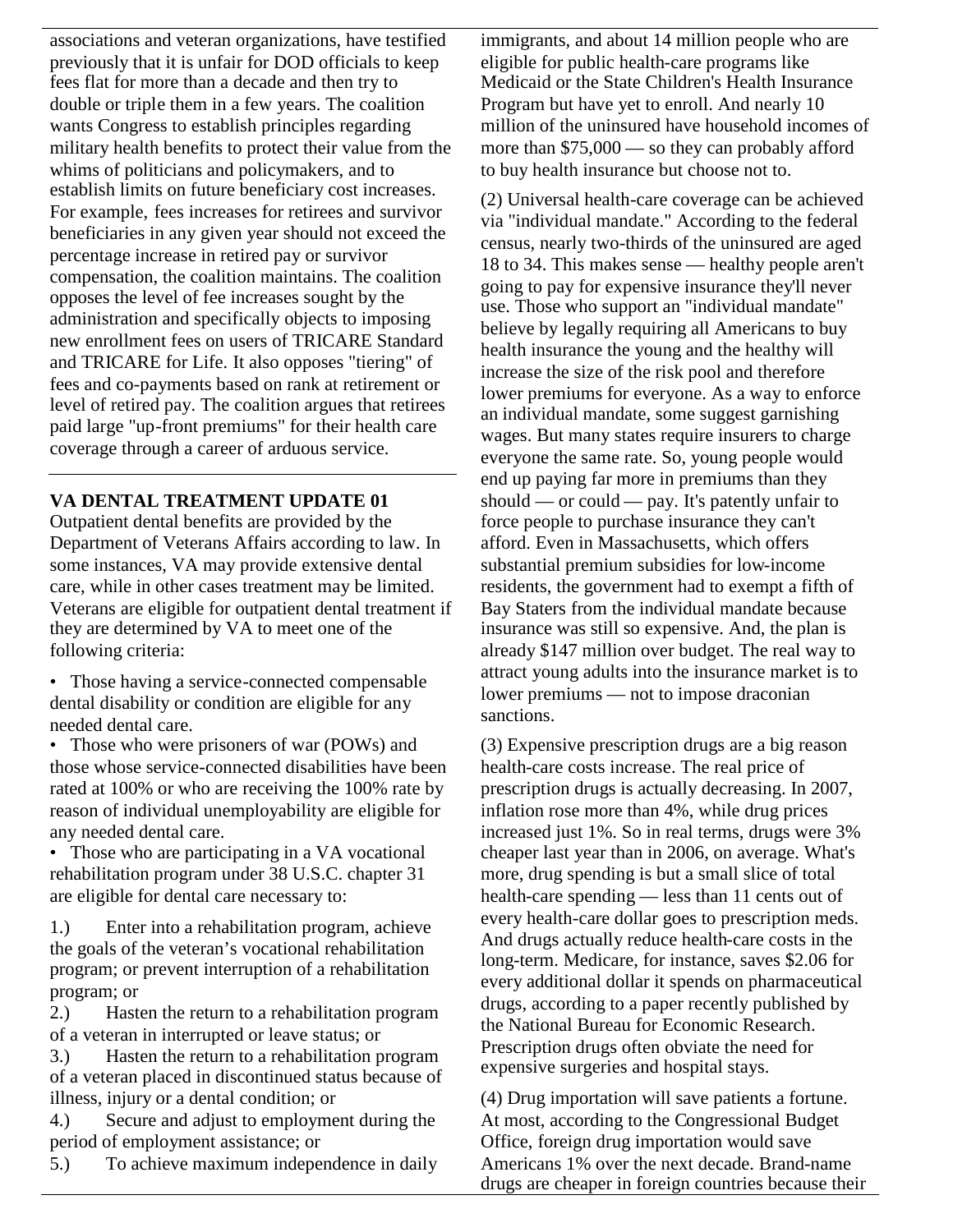### living.

• Recently discharged veterans with a serviceconnected noncompensable dental condition or disability who served on active duty 90 days or more and who apply for VA dental care of within 180 days separation from active duty, effective 28 JAN 08 may receive one time treatment for dental conditions if the dental condition is shown to have existed at the time of discharge or release and the veteran's certificate of discharge does not indicate that the veteran received necessary dental care within a 90-day period prior to discharge or release. This includes veterans who reentered active military, naval, or air service within 90 days after the date of a prior Note: Veterans discharged between 1 AUG 07, and 27 JAN 08, are eligible for the dental benefit by making application within 180 days (formerly 90 days) of their discharge. Veterans previously denied this one time dental benefit because application was made outside of the previously mandated 90 day period after separation will be contacted to review and correct, as appropriate, your application denial. Affected veterans may also contact their local medical center to review and correct, as appropriate, their denied application.

- Those having a service-connected noncompensable dental condition or disability resulting from combat wounds or service trauma are eligible for repeat care for the service-connected condition(s).
- Those having a dental condition clinically determined by VA to be currently aggravating a service-connected medical condition are eligible for dental care to resolve the problem.

• Those with nonservice-connected dental conditions or disabilities for which treatment was begun while the veteran was in an inpatient status in a VA medical center, when it is clinically determined to be necessary to complete such dental treatment on an outpatient basis.

- Those receiving outpatient care or scheduled for inpatient care may receive dental care if the dental condition is clinically determined to be complicating a medical condition currently under treatment.
- Certain veterans enrolled in a VA Homeless Program for 60 consecutive days or more may receive certain medically necessary outpatient dental services.

For more information about eligibility for VA medical and dental benefits, contact the Health Benefits Service Center at 1(877) 222-8387 or www.va.gov/healtheligibility. Note: Veterans awarded a temporary total disability rating by the governments impose price controls. Drug-makers can only afford to sell pills at cut-rate, controlled prices in Europe and Canada because Americans pay full price. If American politicians allow foreign drugs to enter the U.S. market, they'll in effect import price controls too. Such action will not only create practical problems, like shortages but also deny firms the return on investment necessary to plunge into the next round of research and development into new cures. It takes nearly \$1 billion to bring a new drug to market. Investors are willing to make such a risky investment because the rewards of developing a cure for Non-Hodgkin's lymphoma, AIDS or diabetes are considerable. If the profit motive vanishes, the miracle cures for which America's drug industry is responsible would vanish.

(5) The state-run health-care systems in Canada and Europe are better and cheaper than America's. Those who make this claim usually note that life expectancy is higher in Canada and Europe. But life expectancy is influenced by a number of variables aside from the quality of a country's health-care system — like diet, genetics, exercise, smoking, pollution and even marital status. A study published last year in the British medical journal the Lancet suggests America is much better at treating cancer than Europe or Canada. Researchers found Americans have a better survival rate for 13 of the 16 most prominent cancers. An American man has nearly a 20 % better chance of living for five years after being diagnosed with cancer than his European counterpart. This study's findings tell us a lot more about the quality of a health-care system than life expectancy rates do, because the relationship between treatment and outcomes is tighter, clearer and more direct.

## **NURSING HOMES UPDATE 05**

When a person can no longer live independently, a decision must be made about the best alternative arrangement for care. Such a decision often must be made during a time of crisis, frequently when the person is ready to leave the hospital after a serious illness or operation. At

http://www.medicare.gov/Nursing/Overview.asp can be found information relating to the Centers for Medicare & Medicaid Services (CMS) database on this department's Medicaid and Medicare certified nursing homes throughout the United States. The following summaries describe what information can be found here:

• An interactive tool that allows Medicare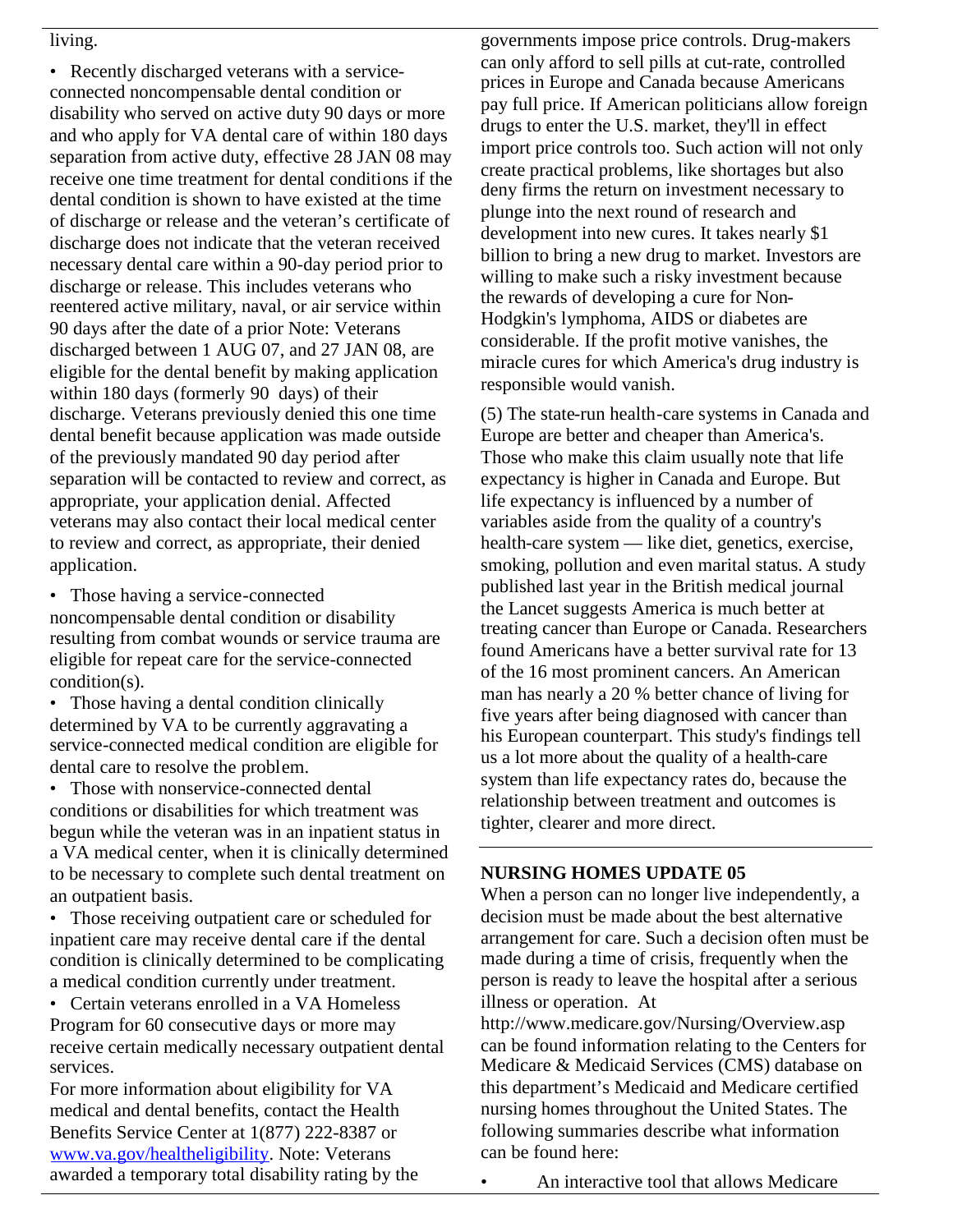Veterans Benefits Administration are not eligible for comprehensive outpatient dental services.

## **SOCIAL SECURITY TAXATION UPDATE 06**

Plan carefully before starting Social Security benefits of any type if you are continuing to work. This is especially important if you are thinking about taking reduced Social Security benefits before you have reached full retirement age, or a reduced spousal or widow's benefit. Once you start Social Security, there are special rules about how much you may earn without reducing your benefits. And once you factor in taxes, it's entirely possible that you may have only a small gain or even lose money because of the earnings. If you are under your full retirement age in 2008, you are allowed to exempt \$13,560 in earnings for the year, or \$1,130 per month without a reduction. If you earn more than that, \$1 in benefits will be withheld for every \$2 above the limit. You are allowed to earn substantially more in the calendar year in which you attain full retirement age. In 2008 retirees may earn \$36,120 for the year, or \$3,010 per month in the months prior to turning full retirement age. If you earn more than that, \$1 in Social Security will be withheld for every \$3 in earnings above the limit.

Full retirement age is not so easy to figure out though, because it's rising. Seniors born in 1943, for example, have a full retirement age of 66. Because these seniors will not turn their full retirement age in 2008, they may only exempt \$13,560 or their benefits will be reduced. If, on the other hand, you were born in 1942, your full retirement age is 65 and 10 months. Only people born in January and February of 1942 attained full retirement age in 2007. Everyone else, people born in March through December of 1942, attain full retirement age January through October of 2008. If you reach full retirement age in 2008, you may earn \$3,010 per month until your birth month without a reduction in benefits. The month you reach full retirement age, you can start earning as much as you want with no reduction in benefits. The amounts are adjusted annually. The annual earnings test can also reduce the Social Security of dependents who receive benefits based on your work record, like a spouse or a disabled child. Additional earnings could possibly subject your Social Security benefits to higher Medicare premiums if your income exceeds \$82,000, or \$164,000 if you are married. Seniors who are working after starting benefits should call Social Security at 1(800) 772-1213 or visit http://www.ssa.gov to learn more about Social Security's earnings restrictions, and other things you should know about working after starting benefits.

beneficiaries and their caregivers to access comparison information about nursing homes. It contains information on every Medicare and Medicaid-certified nursing home in the country, including over 17,000 nationwide. Nursing Home Compare includes:

a. Nursing home characteristics such as number of beds, type of ownership and whether or not the nursing home participates in Medicare, Medicaid or both.

b. Resident characteristics including percent of residents with pressure sore, percent of residents with urinary incontinence and more.

c. Summary information about nursing homes during their last State inspection.

d. Information on the number of registered nurses, licensed practical or vocational nurses, and nursing assistants in each nursing home.

• A detailed checklist for rating different nursing homes visited based upon, Quality of Life, Quality of Care, Nutrition and Hydration, and Safety. The checklist also elaborates on how to use the information discovered through Nursing Home Compare when visiting nursing homes.

An explanation of the nursing home inspection process and its goals.

• A description of the Medicare covered programs that are available to those in need of Nursing Home Care, but who would rather live in the comfort of their own home.

Basic information about Medicare, Medicaid, and Long Term Care Insurance as they pertain to the payment of Nursing Home Care.

Lists the rights, by law, that are given to all nursing home patients.

• Provides information on important nursing home awareness campaigns, such as Nutrition and Hydration Awareness Nutrition Care Alerts.

## **Have You Heard**

Back in the 1800s the Tates Watch Company of Massachusetts wanted to produce other products and, since they already made the cases for watches, they used them to produce compasses. The new compasses were so bad that people often ended up in Canada or Mexico rather than California. This, of course, is the origin of the expression, "He who has a Tates is lost!"